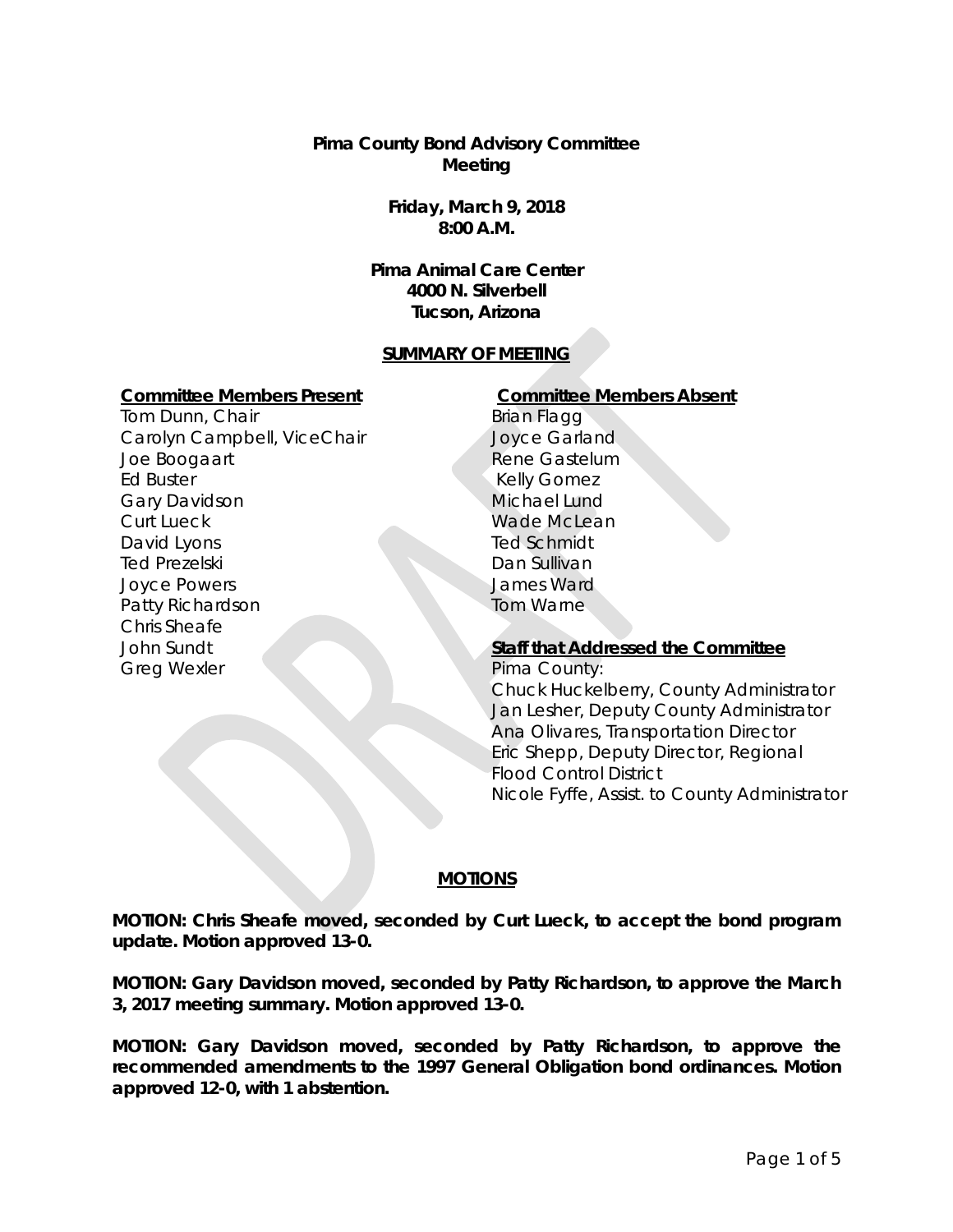**MOTION: Chris Sheafe moved, seconded by Curt Lueck, to approve the recommended amendments to the 2004 General Obligation bond ordinance. Motion approved 13-0.** 

**MOTION: David Lyons moved, seconded by Chris Sheafe, to approve the recommended amendments to the 1997 HURF bond ordinance. Motion approved 12-0, with 1 abstention.** 

## **MEETING SUMMARY**

### 1. Welcome

The meeting began at 8:05 a.m.

### 2. Semi-Annual Bond Program Update for 1997, 2004 and 2014 Bond Programs

Per the County's Truth in Bonding Code, materials were provided to the Committee regarding the status of the 1997, 2004 and 2014 bond programs. This included a written report from the City of Tucson. These materials are also available on the County's website. Nicole Fyffe, Assistant to the County Administrator, reported on the status of bonds sales, and remaining projects, which include affordable housing and neighborhood reinvestment projects, a landfill project, a flood control project and phase 2 of the Pima Animal Care Center.

Chris Sheafe asked about the interest rate for the bond sale. Ms. Fyffe responded that the 2017 general obligation bond sales was at just over 2 percent, which is why the County chose to sell the remaining general obligation bonds at that time.

Joe Boogaart asked about the reduction in other funding as shown in the proposed bond ordinance amendments and who controlled those other non-bond funds. Ana Olivares, Transportation Director, explained that the other funds that will no longer be necessary for those projects, are controlled to some extent by regional entities external to the County, with the Board of Supervisors only controlling the other funds proposed for County projects.

Vice-Chair Campbell asked about the proposed amendment to DOT-23, Thornydale - Cortaro Farms Road to Linda Vista Blvd., and whether the County would have to comply with the Cortaro Mitigation Plan. Ms. Olivares responded that there is not enough funding to do the full expansion without waiting many years for other funding to materialize. Mr. Huckelberry explained that the pavement repair and paving of shoulders would not trigger the Cortaro Mitigation Plan.

Gary Davidson asked about DOT-44, Orange Grove Road - Thornydale to Oracle Roads, and specifically about the segments of the road that have not been widened. Ms. Olivares acknowledged that those segments would remain, stated that the actual traffic counts are lower than the prior projections, and that the Department would continue to monitor the traffic volumes.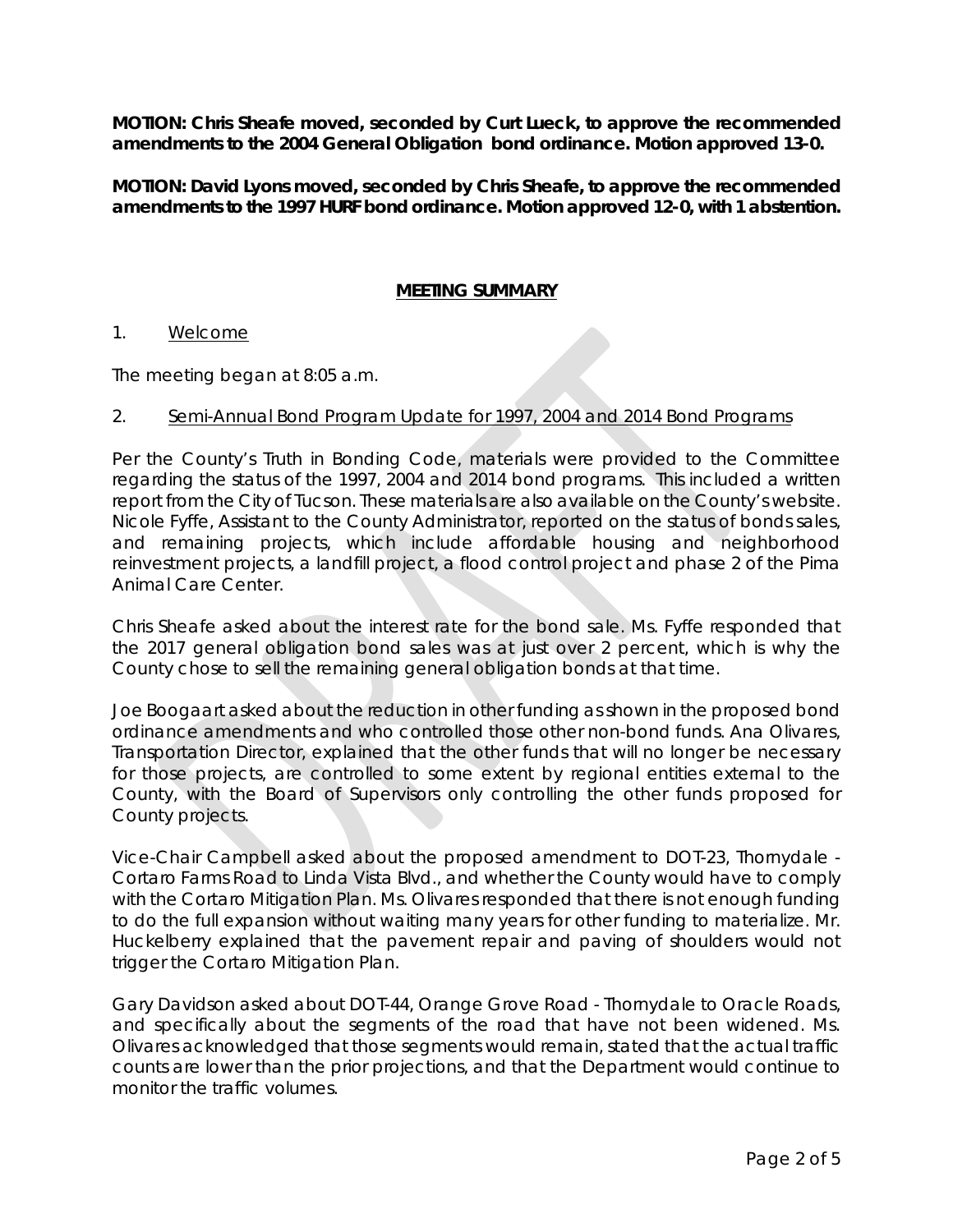Chris Sheafe asked why Tanque Verde Road was completed, versus Thornydale Road, when it appears Thornydale has heavier traffic volumes. Mr. Huckelberry responded that reduced HURF revenues led to the need to prioritize projects, and that those projects not identified to receive RTA funds, such as Thornydale, would have to wait. Chris also asked about the County's recent bidding experience as his offsite development costs have been coming in 40 percent higher than estimated. Mr. Huckelberry responded that the County's most recent bids for road repair projects both came in less than estimated, but that the estimated and the bids occurred close together.

Ted Prezelski asked how much consideration is given to projected land uses when developing traffic projections? Mr. Huckelberry and Curt Lueck, who's expertise is in transportation planning, responded that projecting traffic volumes and traffic modeling is still a very imprecise science, especially since road projects tend to have such a long lead time.

Jan Lesher, Chief Deputy County Administrator, provided an update on the status of the Pima Animal Care Center (PACC) bond project, which was initially recommended by the Bond Advisory Committee in early 2014. Phase 1, which is the bulk of the new facility, was completed this past December and Phase 2 is scheduled for completion in July. Phase 2 will provide more shelter space for animals. The total project is currently estimated to come in under budget by about \$1 million, and has been completed without increasing operating costs. Maricopa County staff recently visited the new facility and met with Director Kristen Auerbach, because the facility is now known as one of the greatest in the country and our Director is known for being extraordinary in her field.

Chairman Dunn asked when the temporary animal tent will be taken down. Ms. Lesher responded that the tent will be taken down when Phase 2 is complete.

Vice-Chair Campbell thanked Ms. Lesher and her staff for everything, recognized the change in cultural that has occurred, and asked how this could have occurred while maintaining operating costs. Ms. Lesher responded that the new facility design was much more efficient than the old, outdated facility, and that Friends of PACC has succeeded in generating significant external funding for PACC. The live release rate has increased dramatically to 94 percent and the number of animals coming in to PACC has declined 25 percent from 24,000 to about 18,000 a year, with credit to the substantial increase in spay and neuters.

# **MOTION: Chris Sheafe moved, seconded by Curt Lueck, to accept the bond program update. Motion approved 13-0.**

3. Approval of the March 3, 2017 Meeting Summary

**MOTION: Gary Davidson moved, seconded by Patty Richardson, to approve the March 3, 2017 meeting summary. Motion approved 13-0.**

4. Amendments to the 1997 and 2004 General Obligation Bond Ordinances, and 1997 HURF Ordinance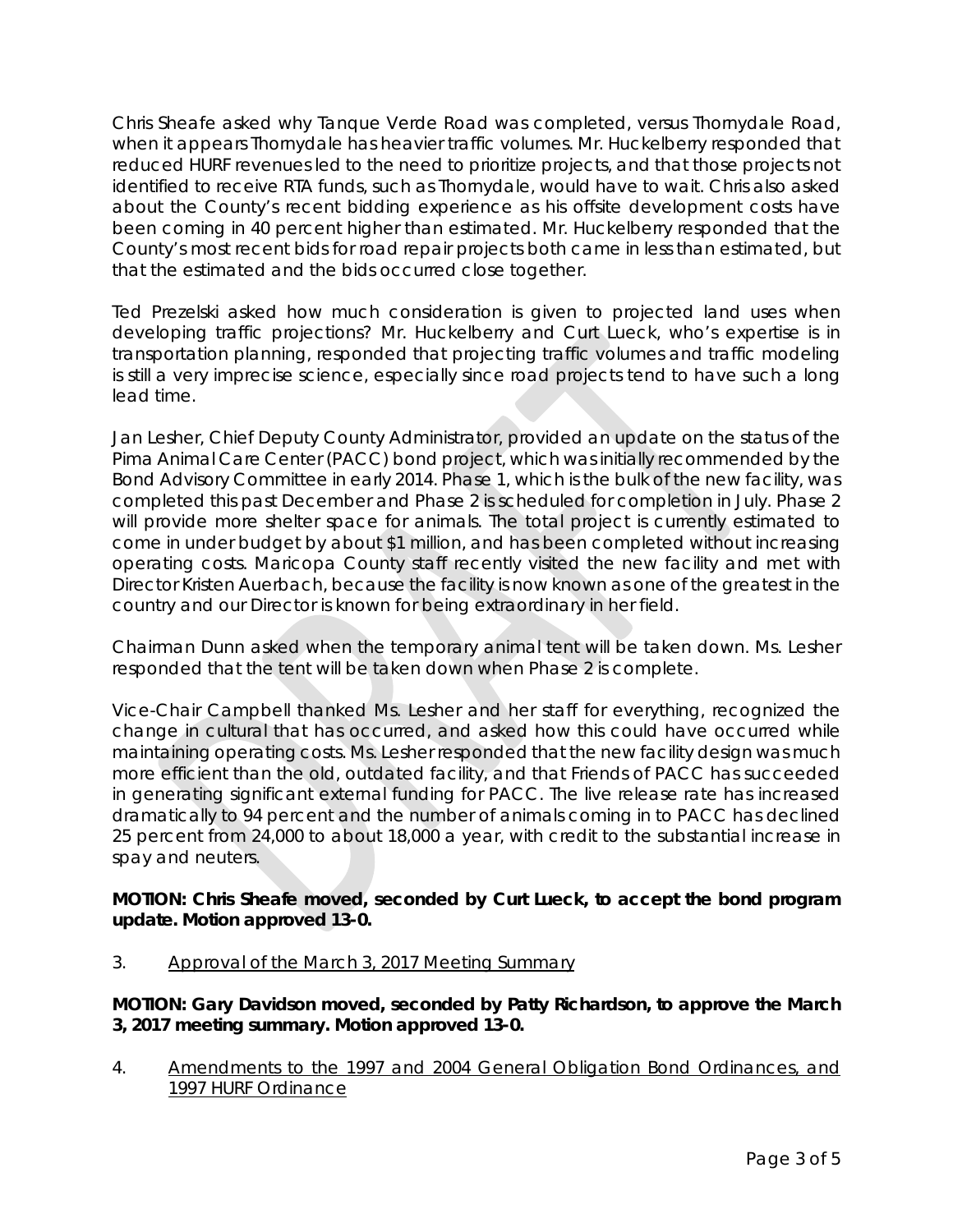Per the County's Truth in Bonding Code, the Committee received a written staff report describing when bond ordinance amendments are necessary, the public review process associated with amending the ordinances, and details concerning the projects that would be impacted by this round of bond ordinance amendments. Ms. Fyffe summarized these at the meeting.

# **MOTION: Gary Davidson moved, seconded by Patty Richardson, to approve the recommended amendments to the 1997 General Obligation bond ordinances. Motion approved 12-0, with 1 abstention.**

In response to questions from Chris Sheafe and Gary Davidson about how the District prioritization the proposed El Rio project over other flood control needs, Eric Shepp, Deputy Director for Pima County's Regional Flood Control District, responded that the City's El Rio project would benefit a neighborhood of residences that have repeatedly been flooded in comparison to road flooding issues elsewhere or a football field's drainage issues.

## **MOTION: Chris Sheafe moved, seconded by Curt Lueck, to approve the recommended amendments to the 2004 General Obligation bond ordinance. Motion approved 13-0.**

Ms. Olivares presented the proposed 1997 HURF bond ordinance amendments, some of which were discussed earlier in the meeting.

## **MOTION: David Lyons moved, seconded by Chris Sheafe, to approve the recommended amendments to the 1997 HURF bond ordinance. Motion approved 12-0, with 1 abstention.**

5. Next meeting

The next meeting will likely be scheduled in September. Mr. Huckelberry offered to provide the following: an update in the County's bond ratings and debt profile, including the bar chart requested by Mr. Davidson, recommendations from the Sales Tax Advisory Committee, and updates on State Legislative bills related to transportation revenues that seem to have a chance for success.

Vice-Chair Campbell asked whether SB1147, the bill that would provide an additional half-cent sales tax for the RTA, specifies a date for the election. Mr. Huckelberry responded no. Mr. Lyons asked if the State Legislature is considering increasing the gas tax. Mr. Huckelberry responded no.

Ms. Fyffe was asked to explain the statement in the agenda with regard to September possibly being the last committee meeting. Ms. Fyffe responded that the majority of bond projects will be complete by then, with the exception of the transportation projects and a landfill project, and the Bond Advisory Committee could chose to delegate their review responsibilities for those final projects to the newly formed Transportation Advisory Committee and the Environmental Quality Advisory Committee. Chairman Dunn requested direction from the Board of Supervisors on the status of the Bond Advisory Committee. Vice-chair Campbell added that the Committee could instead begin to work on proposals for a future bond election.